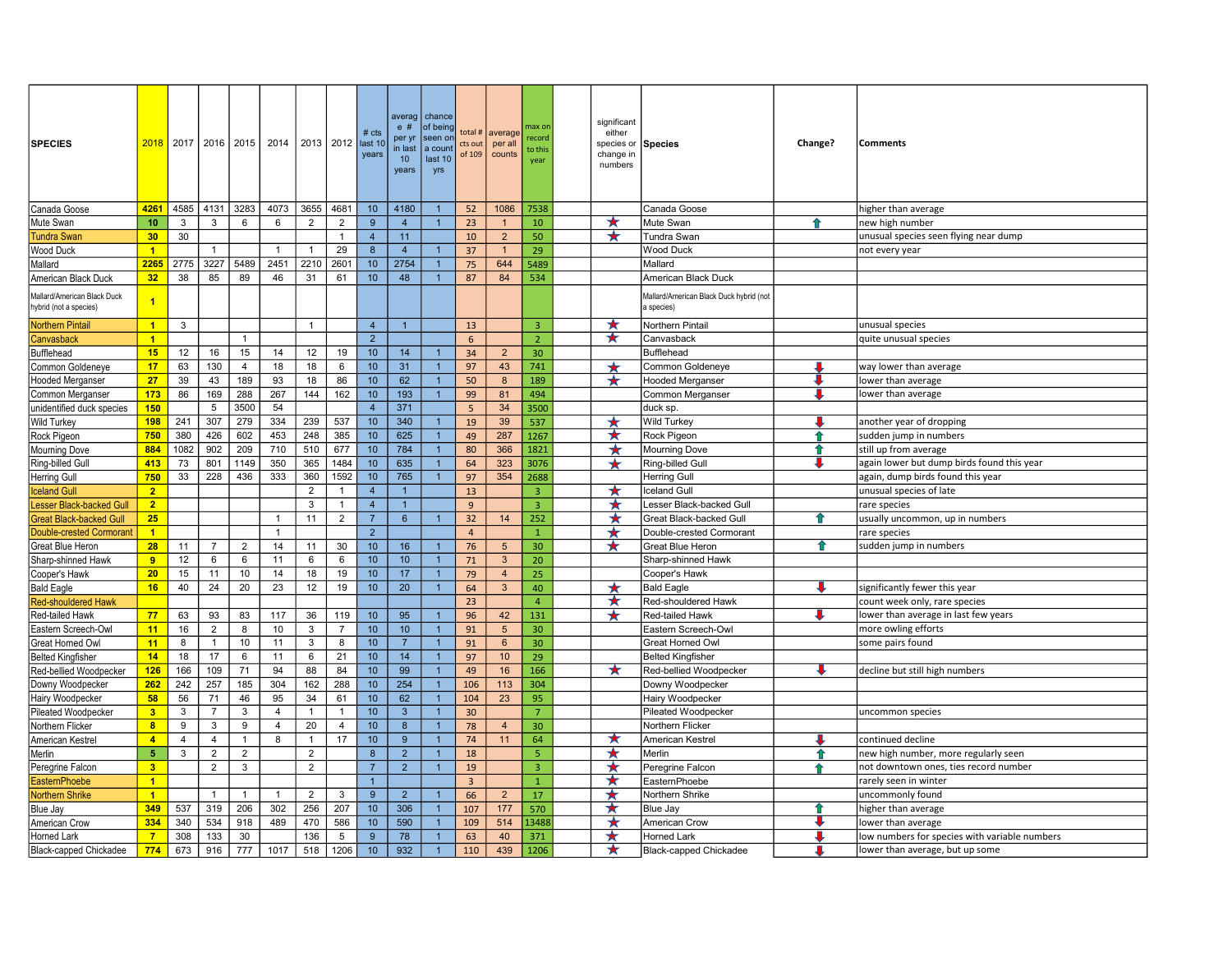| <b>Tufted Titmouse</b>        | 3 <sup>1</sup> | 11             | $\mathbf{1}$   | $\overline{4}$ | $\overline{2}$          | $\overline{2}$ | 3              | 10 <sup>°</sup> | 3            | 27           |             | 11             |         | <b>Tufted Titmouse</b>      |   | more normal numbers but variable numbers usual   |
|-------------------------------|----------------|----------------|----------------|----------------|-------------------------|----------------|----------------|-----------------|--------------|--------------|-------------|----------------|---------|-----------------------------|---|--------------------------------------------------|
| Red-breasted Nuthatch         | 125            | 58             | 53             | 56             | 74                      | 57             | 139            | 10 <sup>1</sup> | 82           | 81           | 23          | 139            |         | Red-breasted Nuthatch       |   | higher than average                              |
| White-breasted Nuthatch       | 217            | 163            | 250            | 146            | 233                     | 77             | 247            | 10              | 191          | 109          | 88          | 305            |         | White-breasted Nuthatch     |   | a bit higher than average                        |
| <b>Brown Creeper</b>          | 46             | 27             | 17             | 28             | 22                      | 15             | 27             | 10              | 30           | 107          | 20          | 58             |         | <b>Brown Creeper</b>        |   | much higher than average                         |
| Winter Wren                   | $\overline{7}$ | 6              | $\overline{4}$ |                | 5                       |                | 8              | 9               | 6            | 79           |             | 14             |         | <b>Winter Wren</b>          |   |                                                  |
| Carolina Wren                 | 44             | 44             | 41             | 15             | 45                      | 23             | 68             | 10              | 39           | 47           |             | 68             |         | Carolina Wren               |   |                                                  |
| Golden-crowned Kinglet        | 56             | 76             | 43             | 26             | 44                      | 51             | 15             | 10 <sup>1</sup> | 41           | 110          | 35          | 94             |         | Golden-crowned Kinglet      | ♠ | above average numbers                            |
| <b>Ruby-crowned Kinglet</b>   | $\blacksquare$ |                |                |                | 3                       |                | $\overline{2}$ | 8               |              | 36           |             | 6              |         | <b>Ruby-crowned Kinglet</b> |   | unusual but increasing species                   |
| Eastern Bluebird              | 2 <sub>1</sub> | 21             | 8              | $\overline{2}$ | 12                      | 8              |                | 10              |              | 22           |             | 21             |         | Eastern Bluebird            |   |                                                  |
| <b>Hermit Thrush</b>          | 3 <sup>2</sup> | $\overline{1}$ |                | 2              |                         | $\overline{2}$ |                | $\overline{7}$  |              | 32           |             | 5              | ★       | <b>Hermit Thrush</b>        |   | good numbers this year                           |
| American Robin                | 82             | 175            | 469            | 403            | 23                      | 502            | 53             | 10              | 205          | 76           | 34          | 502            | ★       | American Robin              |   | lower than recently and average                  |
| <b>Gray Catbird</b>           |                |                |                |                |                         |                |                | 2               |              | 11           |             |                |         | <b>Gray Catbird</b>         |   | rarely seen species                              |
| European Starling             | 777            | 1402           | 1173           | 1863           | 1173                    | 2364           | 1700           | 10              | 1950         | 94           | 1735        | 9651           |         | European Starling           |   | numbers lower than average                       |
| Cedar Waxwing                 | 55             | 31             | 365            | 111            | 78                      | 44             | 6              | 10              | 93           | 71           | 69          | 529            |         | <b>Cedar Waxwing</b>        |   |                                                  |
| House Finch                   | 197            | 574            | 411            | 88             | 403                     | 285            | 603            | 10              | 446          | 38           | 212         | 1586           | $\star$ | <b>House Finch</b>          |   | another drop in numbers                          |
| Purple Finch                  | $\overline{4}$ |                | 10             | $\overline{2}$ |                         | 3              |                | 8               | $\mathbf{3}$ | 86           | 19          | 179            |         | Purple Finch                |   |                                                  |
| Common Redpoll                | 13             |                |                | 8              | 3                       |                | 98             | 6               | 15           | 66           | 65          | 1671           |         | Common Redpoll              |   |                                                  |
| Pine Siskin                   | 227            |                | $\mathbf{1}$   |                | 158                     |                | 73             | 8               | 57           | 59           | 27          | 265            | $\star$ | Pine Siskin                 |   | more than usual of species with variable numbers |
| American Goldfinch            | 671            | 1017           | 894            | 750            | 691                     | 885            | 1028           | 10              | 1007         | 100          | 378         | 1636           |         | American Goldfinch          |   | much lower than usual                            |
| American Tree Sparrow         | 57             | 204            | 268            | 219            | 233                     | 147            | 384            | 10              | 274          | 107          | 323         | 2930           |         | American Tree Sparrow       |   | huge drop in numbers                             |
| <b>Fox Sparrow</b>            |                |                | 3              |                |                         |                |                |                 |              | 18           |             | $\overline{3}$ | ★       | Fox Sparrow                 |   | uncommon species                                 |
| Dark-eyed Junco               | 869            | 1359           | 1399           | 726            | 875                     | 1136           | 999            | 10              | 1065         | 109          | 487         | 1681           | ¥       | Dark-eved Junco             |   | lauite down in numbers                           |
| White-crowned Sparrow         | $\overline{2}$ | 3              |                |                | $\overline{2}$          |                |                | 9               | $\mathbf{3}$ | 45           |             | 11             |         | White-crowned Sparrow       |   |                                                  |
| White-throated Sparrow        | 32             | 20             | 12             | 16             | 31                      | 32             | 13             | 10              | 24           | 69           | 11          | 101            | ★       | White-throated Sparrow      |   | greater than average nmbers                      |
| Song Sparrow                  | 40             | 42             | 45             | 19             | 39                      | 8              | 22             | 10              | 30           | 102          | 37          | 181            |         | Song Sparrow                | ⇑ | numbers remain higher than average               |
| Swamp Sparrow                 | 19             | 5              | 3              | 2              | 13                      | $\overline{7}$ | 8              | 10              |              | 70           | 5           | 44             |         | Swamp Sparrow               |   | much higher than average                         |
| <b>Red-winged Blackbird</b>   | 2 <sup>1</sup> |                |                | 2              |                         |                |                | 6               |              | 34           |             | 10             | ★       | Red-winged Blackbird        |   | not every year                                   |
| <b>Orange-crowned Warbler</b> | 3 <sup>2</sup> |                |                |                |                         |                |                | $\overline{1}$  |              | $\mathbf{1}$ |             | R              |         | Orange-crowned Warbler      |   | brand new species for our Count                  |
| <b>Yellow-rumped Warbler</b>  | $\blacksquare$ |                |                |                |                         |                |                | 2               |              | 29           |             | 16             |         | Yellow-rumped Warbler       |   | rarely seen species                              |
| Northern Cardinal             | 608            | 710            | 753            | 565            | 717                     | 666            | 671            | 10              | 714          | 104          | 304         | 882            |         | Northern Cardinal           |   | continues below average                          |
| House Sparrow                 | 1307           | 1496           | 1577           | 1362           | 1790                    | 1586           | 1900           | 10              | 1714         | 87           | 1246        | 3527           | ★       | <b>House Sparrow</b>        |   | trend downward continues                         |
|                               |                |                |                |                |                         |                |                |                 |              |              |             |                |         |                             |   |                                                  |
| total individuals             | 17602          |                |                |                | 19806 21244 26086 27164 |                | 18360 23359    | 10              | 22718        | 110          | 10388 34172 |                |         | total individuals           |   | much less than average                           |
|                               |                |                |                |                |                         |                |                |                 |              |              |             |                |         |                             |   |                                                  |
| species total chart           | 74             | 72             | 74             | 77             | 74                      | 84             | 80             | 10 <sup>°</sup> | 76           | 110          | 53          | 84             |         | species total chart         |   | about average species                            |

| <b>Effort</b>                  |       |             |     |                       |                        |                                | average last 5 years          |
|--------------------------------|-------|-------------|-----|-----------------------|------------------------|--------------------------------|-------------------------------|
| km walked                      | 192.9 |             |     |                       |                        | 169.6 146.2 170.8 183.50 172.6 | higher than average km walked |
| hr walked                      | 132.3 |             |     |                       | 118 109.3 141.3 144.00 | 129                            | about average                 |
|                                |       |             |     |                       |                        |                                |                               |
| km drive                       | 540   | 516         |     |                       |                        | 468 569.8 594.50 537.7         | about average                 |
| hr drive                       | 37.6  | 40.35 38.25 |     | 42                    | 42.10                  | 40.06                          | about average                 |
|                                |       |             |     |                       |                        |                                |                               |
| km owling                      | 66.   | 40.5        |     | 48                    | na                     | 40.05                          | higher than average           |
| hr owling                      | 10.5  | 4.5         |     | 8.5                   | na                     | 6.875                          | higher than average           |
|                                |       |             |     |                       |                        |                                |                               |
| feeders                        |       | 27          | 34  | 26                    | <b>Ina</b>             | 29.5                           | about average                 |
| hours                          |       | 60          |     | 70.75   57.75   na    |                        | 65.63                          | higher than average effort    |
| Participants                   | 138   | 128         | 128 | 128 Ina               |                        | 130.5                          | higher than average           |
| Parties                        |       |             |     | 36-38   34-36   37-41 |                        | nal                            |                               |
| Hours walk, drive, owl, feeder | 254.4 |             |     | 222.9 222.3 249.5     | 186.1                  | 227                            | higher than average           |

| <b>I</b> Weather 2018 | <b>2018 Participants</b> |              |    |
|-----------------------|--------------------------|--------------|----|
| high<br>Itemp         | <b>Participants</b>      | <b>Field</b> | 06 |
| low                   |                          | Feeders      | эΖ |

| 2018 Participants |                 |  |  |  |  |  |  |  |  |  |
|-------------------|-----------------|--|--|--|--|--|--|--|--|--|
| Participants      | Field           |  |  |  |  |  |  |  |  |  |
|                   | <b>IFeeders</b> |  |  |  |  |  |  |  |  |  |

## Symbols and Colour Chart

|                              |       |                         |     |                 |                                        |             |                            | increase in # for the species                                                           |  |  |  |
|------------------------------|-------|-------------------------|-----|-----------------|----------------------------------------|-------------|----------------------------|-----------------------------------------------------------------------------------------|--|--|--|
| km drive                     | 540   | 516                     |     |                 | 468 569.8 594.50 537.7                 |             | about average              | decrease in # for the species                                                           |  |  |  |
| hr drive                     |       | $37.6$ 40.35 38.25      |     | 42              | $42.10$ 40.06                          |             | about average              | new high                                                                                |  |  |  |
|                              |       |                         |     |                 |                                        |             |                            | species of note                                                                         |  |  |  |
| km owling                    | 66.7  | 40.5                    |     | 48              |                                        | 40.05       | higher than average        | unusual or rare species found infrequently or rarely or found in small numbers          |  |  |  |
| hr owlina                    |       | 4.5                     |     | 8.5             |                                        | 6.875       | higher than average        | or significant change in numbers or well below average                                  |  |  |  |
|                              |       |                         |     |                 |                                        |             |                            |                                                                                         |  |  |  |
| feeders                      |       | 27                      | 34  | 26              | <b>Ina</b>                             | <b>29.5</b> | about average              | average means # counts found on divided by number of birds seen                         |  |  |  |
| hours                        |       | 60                      |     | 70.75 57.75 Ina |                                        | 65.63       | higher than average effort |                                                                                         |  |  |  |
| <b>Participants</b>          |       | 128                     | 128 | 128 Ina         |                                        | 130.5       | higher than average        | number of Counts in last 10 years, average per Count, chance of being seen on a Count   |  |  |  |
| Parties                      |       | 33-37 36-38 34-36 37-41 |     |                 | nal                                    |             |                            | total number of Counts species seen and average number per count for all data from 1909 |  |  |  |
| Hours walk, drive,owl,feeder | 254.4 |                         |     |                 | <mark>4</mark> 222.9 222.3 249.5 186.1 | 2271        | higher than average        | high count from all Counts since 1909                                                   |  |  |  |
|                              |       |                         |     |                 |                                        |             |                            |                                                                                         |  |  |  |